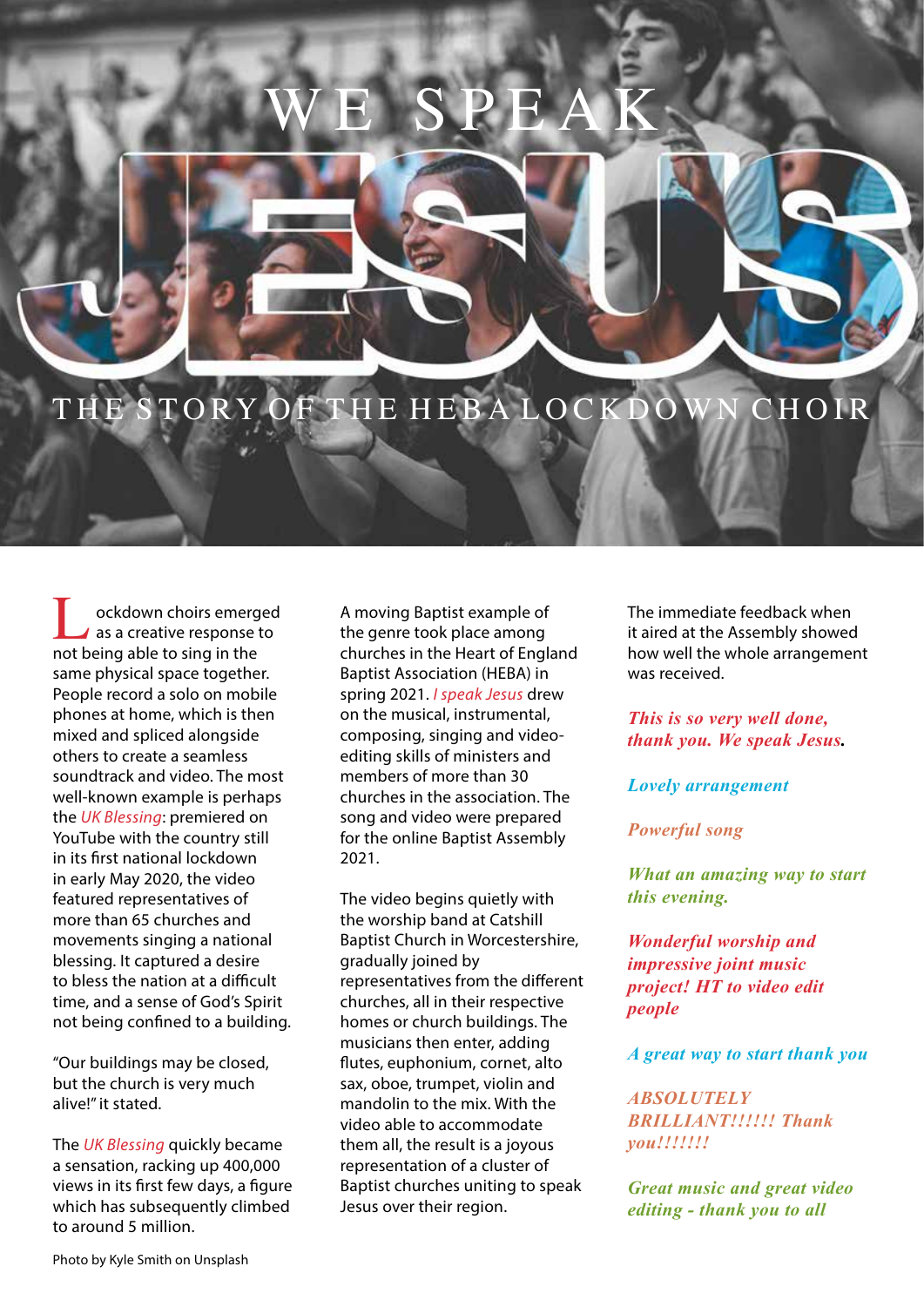## *Thank you HEBA - that was great!*

*What an opening... praise God! Thank you!* 

*Loving seeing all the people singing on screen - thank you to all those who made that happen x*

## *Such a wonderful collaboration from HEBA*

Simon Gudger, minister at Catshill Baptist Church, arranged, produced and mixed the song.

Simon was a member of a folk band before training for ministry and has toured in musicals with the Christian composer Roger Jones. Blessed with a talented worship band, he has been preparing lyric videos for his church and others to use throughout the pandemic. It led to him being asked to prepare worship videos for the

HEBA ministers' conference in February last year, where former Baptist Union President Chris Duffett was the main speaker. One of the songs Chris had selected was *I Speak Jesus*, released in 2020 by the artist Here Be Lions alongside Darlene Zschech.

At the time Simon was unaware of the song - but he soon realised why it had been chosen by Chris. The song's lyrics talk of 'speaking Jesus into our land', of Jesus 'breaking every stronghold', 'shining through the shadows', of speaking Jesus 'over fear and all anxiety'.

"They are hugely significant lyrics, especially for this time," says Simon. "They really spoke to me."

After this conference, Simon was subsequently approached to produce a song for the Assembly, and it seemed logical to do a bigger version of this particular

song. HEBA team leader Adrian Argile asked if it was possible to include more musicians. Initially Simon wasn't sure about this request because he knew it would need a new score, something he wouldn't be able to provide. However, help was at hand.

"Back at the ministers' conference, I briefly met someone in a breakout room who said he had been a composer before training for Baptist ministry. I found out he was Jonathan Girling of Bearwood Baptist Church, and it turned out he had written music for West End Shows.

"I emailed him, asking 'How about writing a score for this song?' He did an amazing job, producing a score in just a week, for 12 instruments"

Thanks to Jonathan's input, the song could now feature musicians as well as singers.



A screenshot from the I Speak Jesus video. The song begins with Simon and the band at Catshill Baptist Church, who are in turn joined by singers and musicians from more than 30 Baptist churches across the Heart of England Baptist Association